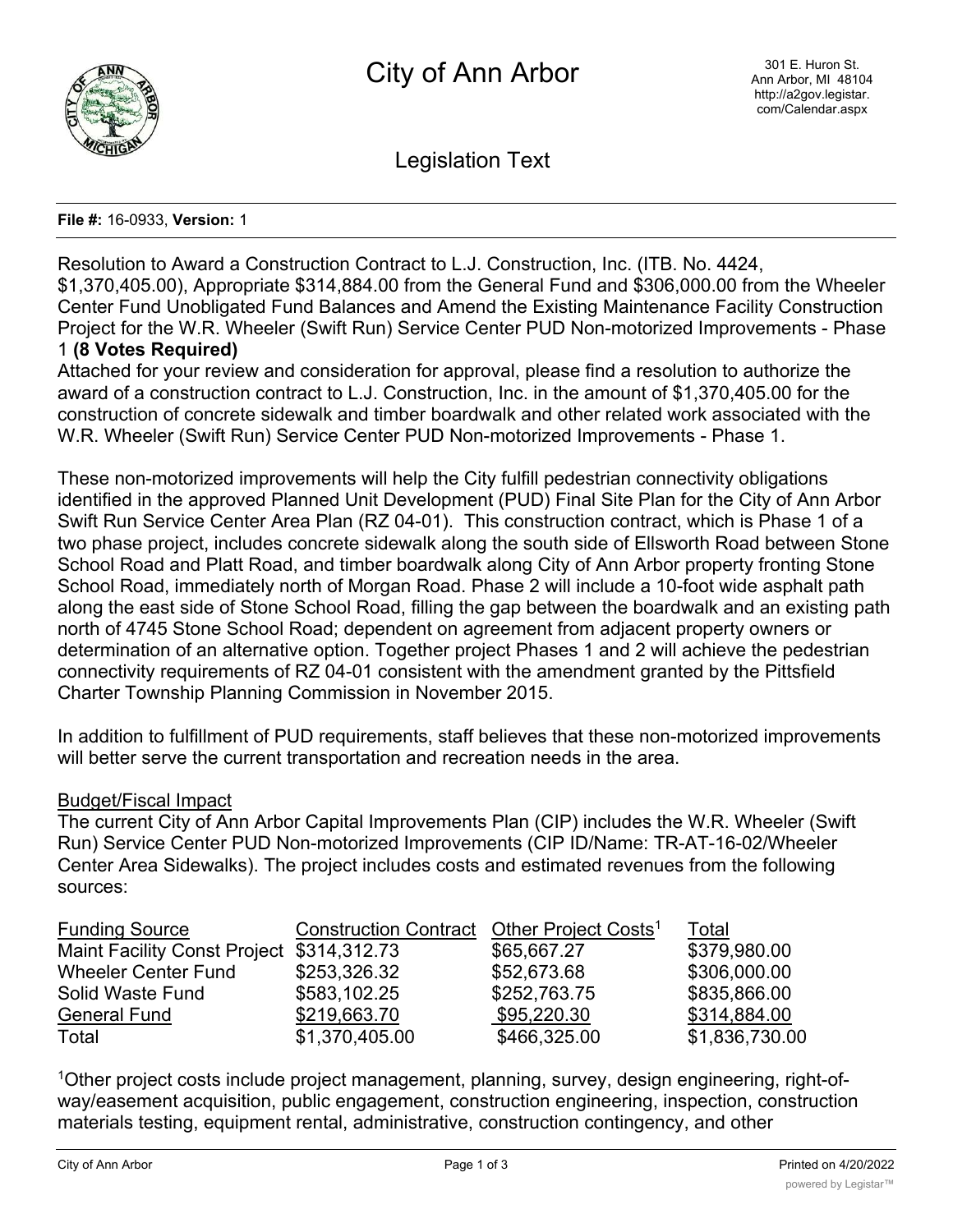miscellaneous expenses.

## Public Outreach

Property owners adjacent to this project have been engaged throughout the design process. City staff has met on-site with property owners to discuss impacts to the adjacent right-of-way. Staff has also worked with Pittsfield Township and adjacent property owners to accommodate property owner requests; to the extent such requests are feasible and realistic.

Adjacent residents will receive notification prior to construction and at project milestones to keep property owners informed on the progress of the construction.

## **Bidding**

The proposed work was advertised for bid on City's procurement webpage and on the Michigan Intergovernmental Trade Network (MITN) website with the bidding documents being available to interested contractors. Three bids were received and opened on Thursday, June 9, 2016. The lowest responsible bid, in the amount of \$1,370,405.00 is about 4.2% lower than the Engineer's Estimate of \$1,430,541.00. A tabulation of the bids is attached.

L.J. Construction, Inc. complies with the City of Ann Arbor Non-Discrimination and Living Wage Ordinances.

Prepared by: David Dykman, P.E., Project Manager

Reviewed by: Craig Hupy, Public Services Area Administrator

Approved by: Tom Crawford, Interim City Administrator

Whereas, The approved Planned Unit Development (PUD) Final Site Plan for the City of Ann Arbor Swift Run Service Center Area Plan (RZ 04-01) specifies that Pedestrian Connectivity requirements be fulfilled;

Whereas, The Pittsfield Charter Township Planning Commission granted the City an extension and amendment to the PUD requirements at their meeting on November 5, 2015;

Whereas, Phase 1 of the project is a step toward satisfying the PUD requirements for construction of sidewalks and paths;

Whereas, These non-motorized improvements should better serve the current transportation and recreation needs in the area;

Whereas, Competitive bids were received by the City's Procurement Office on Thursday, June 9, 2016, and L.J. Construction, Inc. was the lowest responsible bidder at \$1,370,405.00;

Whereas, The contract proposal sets forth the services to be performed by said company, and the payments to be made by the City therefor, all of which are agreeable to the City;

Whereas, It is now necessary to enter into a contract with said company for this construction project; and

Whereas, L.J. Construction, Inc. complies with the City of Ann Arbor Non-Discrimination and Living Wage Ordinances;